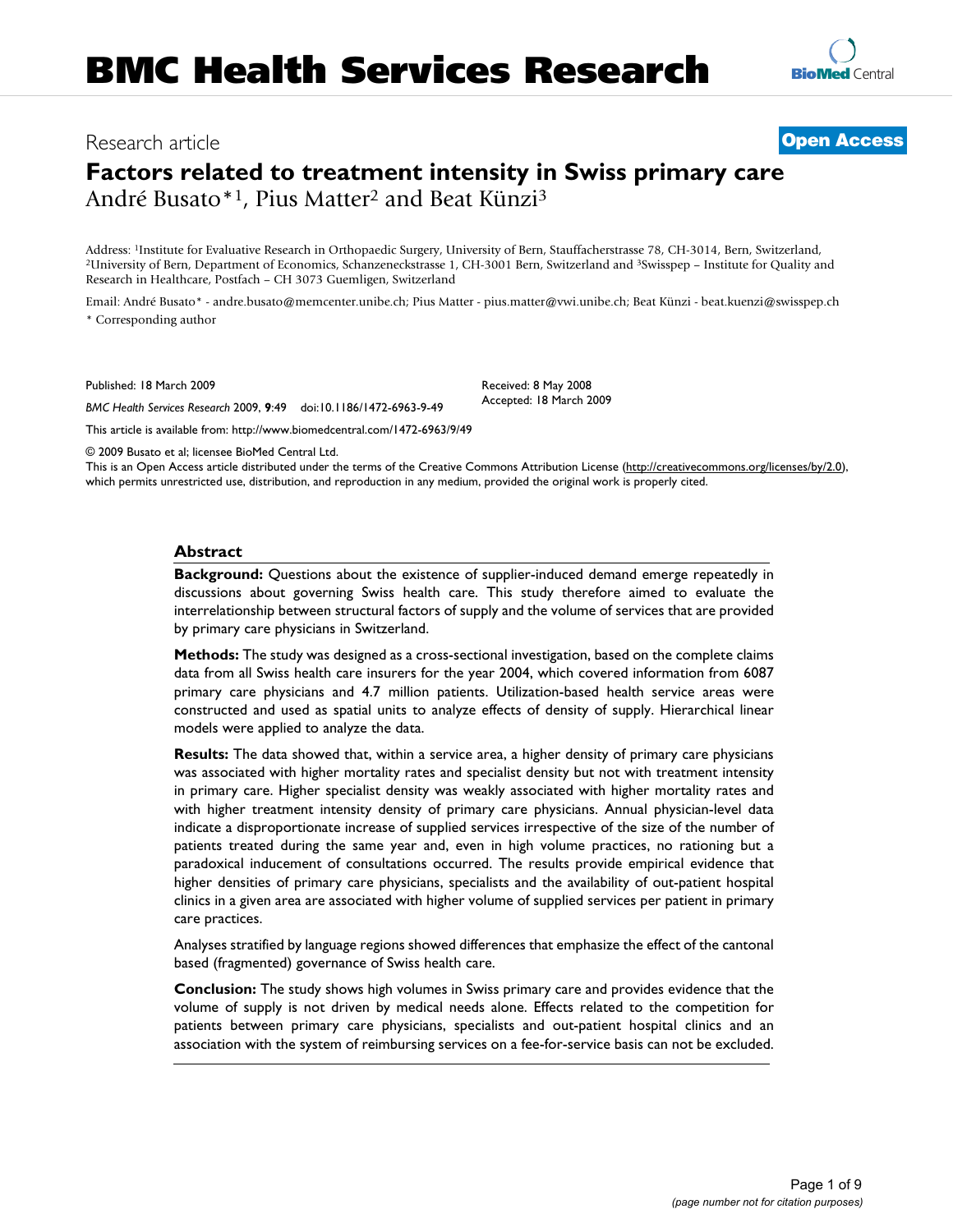## **Background**

Swiss health care is based on the principles of universal health care, granting access to a broad range of services and, to a large extent, the financial protection is achieved through mandatory health insurance coverage. The system is also based on free demand and supply and most ambulatory services are reimbursed on a fee-for-service system. Health care expenditures per capita rank second after the US among OECD countries and are increasing[[1](#page-7-0)]. Swiss health care is fragmented into 26 individually managed cantonal health systems[\[1](#page-7-0),[2](#page-7-1)] including 4 different languages and cultures, which may be seen as a natural laboratory for health services research. National authorities have therefore little empowerment and nationwide reforms aimed to contain health care expenditures are difficult to achieve. As in many other OECD countries, costs are expected to increase further in the near future, as a result of an aging and multimorbid population and high expenses for technological innovations in medicine.

Current cost containment policies promote market-based mechanisms and are focused on higher self-responsibility of everyone involved and on measures to enhance the transparency of the system, e.g. by peer comparison of services provided to limit possibilities of abuse.

The supplier-induced or, more specifically, the physicianinduced demand (SID) hypothesis is based on the assumption that physicians influence the demand for their services by controlling the information exchanged with their patients[[3\]](#page-7-2). This may result in situations where patients, who are not highly informed, delegate the decisions about the scope and extent of their treatment to their physicians. Consequently, the quantity of supplied services may not be driven by the medical needs of the patient population alone.

Although the existence of SID has not been adequately established[[4](#page-7-3)], it is often used to legitimize regulative interventions targeting the supply of medical resources. The literature underlines two characteristics that empirically identify SID: High supply and the related competition among providers [[5](#page-7-4)[-7\]](#page-7-5). This study aimed at testing the following SID related hypotheses:

- A higher density of physicians is associated with increasing quantities of services per physician.

- Physicians who treat high numbers of patients on a feefor-service basis have less contacts, on average, with each patient and vice versa; physicians with a smaller patient populations compensate the lack of patients with additional contacts.

The study analyzes therefore non-medical factors that may influence the number of interactions between physicians and patients. It is part of a national project to evaluate the availability and utilization of resources in Swiss ambulatory health care[[8](#page-7-6),[9](#page-7-7)]. The focus of this article is limited to primary care and includes data from primary care physicians (PCP) with either board certification of the Swiss Medical Association for general practice/family medicine or general internal medicine as well as general practitioners without board certification.

## **Methods**

#### *Data*

A database of census data from the Swiss population for 2004 was created within the project. This database included a complete list of billing numbers from all Swiss physicians with ambulatory practices, and the corresponding consultations that were reimbursed by basic health insurers. Physicians were classified into PCP's and specialists based on their last acquired certification issued by the Swiss medical association. Health service areas for primary care were constructed according to Goodman et al[\[10\]](#page-7-8) and used as the geographical units of analyses (1014 areas in total). A description of the health service area construction and characteristics within Swiss primary health care is detailed in a earlier publication [\[9\]](#page-7-7). Health service areas were additionally classified into urban health services areas which consisted only of communities classified as urban centres, suburban- or periurban communities and into rural health service areas which included only communities classified as agricultural-rural or agricultural-mixed. The typology of communities was adopted from the Swiss Federal Statistical Office [[9](#page-7-7)]. Mortality rates of health service areas were calculated based on the death statistics of communities located in each health service area. Census data and death statistics were obtained from the Swiss Federal Statistical Office. The statistical procedures in this study focused on the relationship between the annual number of patients and the respective volume of services that were provided by Swiss PCP's. We defined treatment intensity as the average number of consultations for individual patients of each physician. This measure was obtained by dividing the number of consultations by a physician by the number of patients treated. In this context, the term consultation includes all encounters that were reimbursed by basic health insurance, i.e. face to face consultations, telephone consultations and home visits. Only data from consultations regarding illness and maternity were included. Accident-related consultations were excluded due to different insurance coverage.

#### *Data analysis*

Descriptive analyses using tables and graphs indicated skewed distributions for treatment intensity. Medians and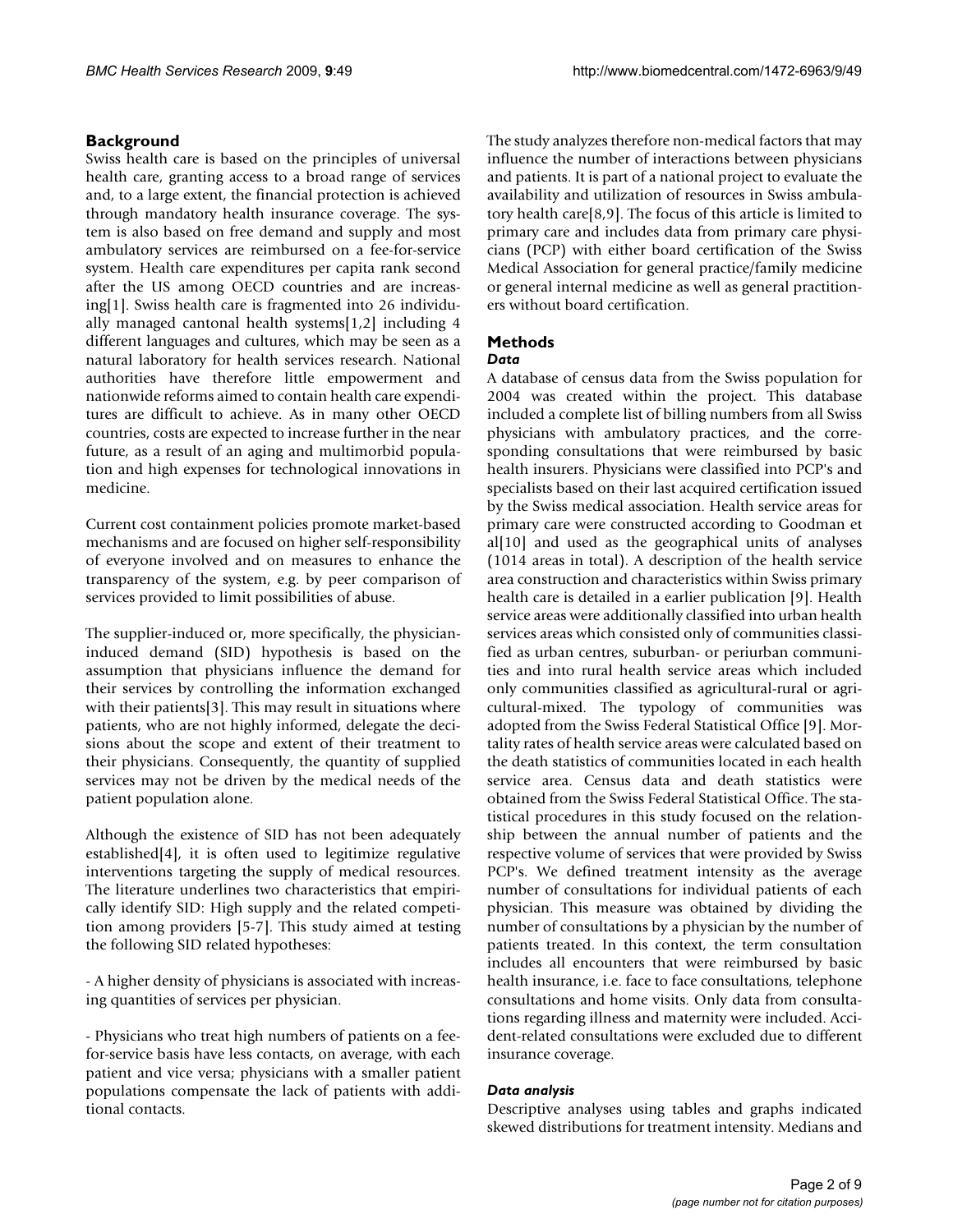means are therefore given in the results tables in order to show the central tendencies of the data.

Two statistical models were developed to explore the effects that structural factors of care providers and demographic attributes of patient populations had on practice volumes of physicians. These two models were developed based on the method described by Grytten et al[[4](#page-7-3)].

In both models, the relationship between the number of annual consultations of each physician and the number of patients treated in the same year was studied in a log-log manner. This allowed interpretation of the results using the concept of elasticity[\[4\]](#page-7-3). In this framework, linear relationships with a unitary slope would indicate proportionality whereas slopes below 1 would indicate that treatment intensities decrease with high annual patient numbers and vice versa. The slope of the regression line, i.e. the location of the supply curve, is thus of central importance in the following analyses. In contrast to other investigations, we used multilevel mixed models to account for the fact that data were available at both health service area and individual physician level[[11](#page-7-9)].

The first model was used to estimate the overall association between the annual number of patients and the respective number of consultations. The second model was based on the assumption that the relationship between patient number and volume of consultations may not be linear. Thus physician level data was divided into four groups (quartiles) of annual patient numbers and each of these groups was studied individually.

- P\_Q1 = log(annual patient number) for  $\leq$  402 patients

otherwise  $P_Q1 = 0$  (1st Quartile)

- P\_Q2 =  $log(annual patient number)$  for > 402  $\leq$  735 patients

otherwise  $P_Q^2 = 0$  (2nd Quartile)

- P\_Q3 = log(annual patient number) for  $> 735 \le 1079$ patients

otherwise  $P_Q3 = 0$  (3rd Quartile)

 $-P_Q4 = log(annual patient number) for > 1079$ patients

otherwise  $P_Q4 = 0$  (4th Quartile)

An equal set of explanatory factors including structural attributes of care providers and demographic data of the patient population were added to both models. Table [1](#page-2-0) provides an overview of the structure of each model.

Previous analyses of treatment incidence in the same data set showed considerable variations between the different language areas and hence cultural regions in Switzerland[\[9\]](#page-7-7). The model was therefore additionally run for each language region separately (language stratified

| Type of variable             | Description                                                                                                                                  |
|------------------------------|----------------------------------------------------------------------------------------------------------------------------------------------|
| <b>Outcome</b>               | Number of annual physician consultations                                                                                                     |
| <b>Explanatory variables</b> |                                                                                                                                              |
| - Level I (physician)        | Model 1: Number of patients treated in 2004 a.                                                                                               |
|                              | Model 2: 4 indicator variables (P_Q1 - P_Q4) representing quartiles of the number of patients treated in 2004 <sup>a</sup>                   |
|                              | Physician gender                                                                                                                             |
|                              | Physician age                                                                                                                                |
|                              | Professional qualification <sup>b</sup>                                                                                                      |
|                              | Average patient age                                                                                                                          |
|                              | Proportion of female patient consultations                                                                                                   |
| - Level II (service area)    | Number of PCP's per 10,000 inhabitants                                                                                                       |
|                              | Number of specialists <sup>c</sup> per 10,000 inhabitants                                                                                    |
|                              | Presence of a hospital providing ambulatory services (coded as a binary variable with 0 for no hospital and 1 for at least<br>one hospital). |
|                              | Number of deaths per 1000 inhabitants (mortality)                                                                                            |

<span id="page-2-0"></span>**Table 1: Structure of hierarchical linear models**

a See Table 4 for results of model 1 and 2.

**b Board certification of the Swiss Medical Association (family medicine, general internal medicine, general practitioners without board certification).** 

c Physicians providing ambulatory care but not classified as primary care provider (board certification in other medical disciplines)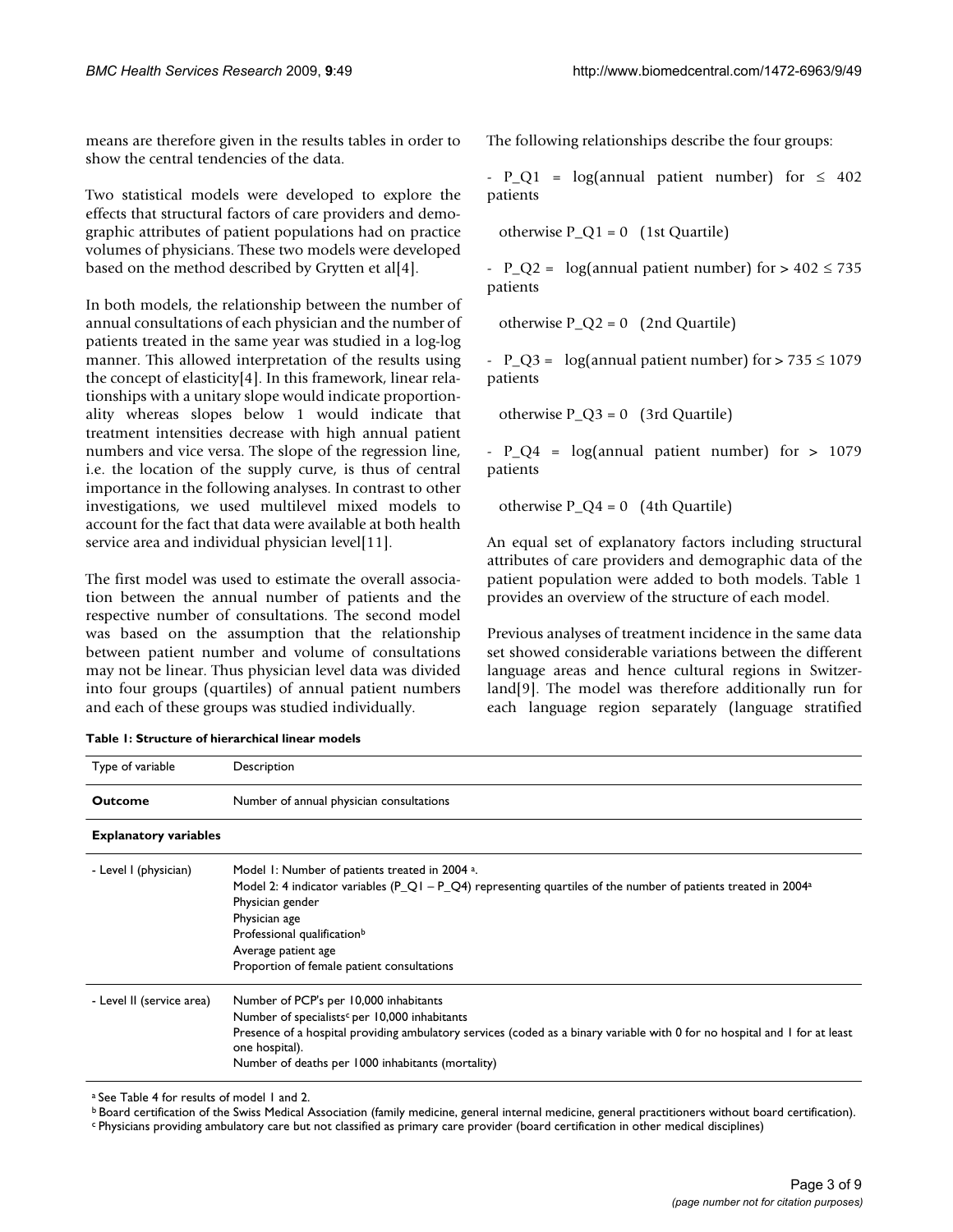Model I). Since there were only two service areas (<1%) associated with the fourth national language (Romansh), these areas were grouped with the Swiss-German areas[\[9\]](#page-7-7) within these separate analyses.

The descriptive analyses identified a few records with extreme numbers of consultations and/or patients. The data used in this study are based on billing numbers that may be shared by multiple physicians. According to santesuisse (umbrella organisation of Swiss of health insurers), these situations are rare and our descriptive analyses confirmed this. Nevertheless, we considered all patient and consultation numbers above the respective 99th percentiles as outliers and excluded them from further analysis (more than 2283 patients or more than 9742 consultations – 96 records removed) the resulting data pool therefore included 6087 primary care providers.

Variance components of service area level variables quantifying the corresponding proportions of outcome variation accounted for by specific variables were additionally calculated [[12\]](#page-7-10). Residual analyses, performed to validate the statistical procedures, showed no evidence of assumption violations for the models used in the analysis. SAS 9.1 (SAS Institute Inc., Cary, NC, USA) and "proc mixed" were used for all analyses, and the level of significance was set at 0.05 throughout the study.

## **Results**

#### *Structure of supply*

In 2004, the 6087 primary care physicians analysed treated 4.67 million patients with an average number of patients treated in 2004 of 766.84 and an average number of annual consultations per patient of 4.33. Detailed data on the distribution of physicians, patients and consultations across the four Swiss language regions are given in Table 2 (Additional file [1](#page-7-11)). The average density of physicians per 10,000 inhabitants within health service areas was 8.01 for primary care physicians and 4.46 for specialists (Additional file [2](#page-7-12): Table 3). Considerable differences were observed between urban and rural health service areas, densities of primary care physicians and specialists in urban areas were 7.69 and 5.84 per 10,000 inhabitants vs. 8.38 and 0.86 respectively in rural areas. Hospital departments providing ambulatory care were present in 222 of the 1014 service areas (22%). The localisation index (LI)[\[13](#page-7-13)], which quantifies the degree of primary care provided locally for the population in a given area, was also calculated and showed that on average 57% of all required primary care services were used from local physicians.

Significant differences were found between female and male physicians. On average, female physicians treated 42% fewer patients and performed 51% fewer consultations than their male peers, resulting in a lower treatment intensity with female physicians (4.1 consultations/year) than with male physicians (4.4 consultations/year). Female physicians performed 67% of their consultations with female patients vs. 53% for male physicians. Differences between male and female physicians were also evident across the four groups of annual patient numbers (P\_Q1-Q4) particularly in the two middle groups (Figure [1](#page-4-0)). In health service areas with ambulatory hospital care average treatment intensity was 4.40 vs. 4.22 in areas without hospitals.

## *Relationships between resource availability and scope of services*

Spearman correlation coefficients  $(\rho)$  were used to explore the linear relationships between various variables (Additional file [2:](#page-7-12) Table 3). These results showed only minor associations between the age of the physicians and the annual number of patients or the number of consultations but moderate positive associations between the average age of the patients and the treatment intensity. The relationships between resource availability and scope of services per patients were explored at the level of service areas and indicated a small but significant correlation between the density of specialists and the average treatment intensity, whereas a non-significant correlation was found between the density of primary care and average the treatment intensity. Significant correlations were observed between both regional mortality and PCP density ( $\rho =$ 0.22), and treatment intensity ( $\rho = 0.17$ ) and between mortality and specialist density ( $\rho = 0.072$ ) (Additional file [2:](#page-7-12) Table 3). Average mortality in urban health service areas was 7.08 deaths per 1000 inhabitants vs. 8.73 in rural areas.

Estimates on the effect of multiple variables on the annual number of consultations are given in Table 4 (Additional file [3](#page-7-14)). The log-log linear regression of consultations vs. annual number of patients yielded a slope of 1.108 with the 95% confidence interval ranging from 1.10 to 1.12. This indicates a significant non-proportional relationship between higher annual patient numbers and increasing number of annual consultations. The data stratified by quartiles of annual patient numbers showed that the slopes of the regression lines decreased for physicians with increasing high patient numbers but, without exception, remained significantly above 1 (95% confidence intervals are not including 1). Pairwise statistical comparisons of these slopes showed significant differences between all four quartiles of patient numbers (Additional file [3](#page-7-14): Table 4).

Effect estimates at the service area level show significant positive effects on consultation numbers for higher densities of primary care providers and densities of specialists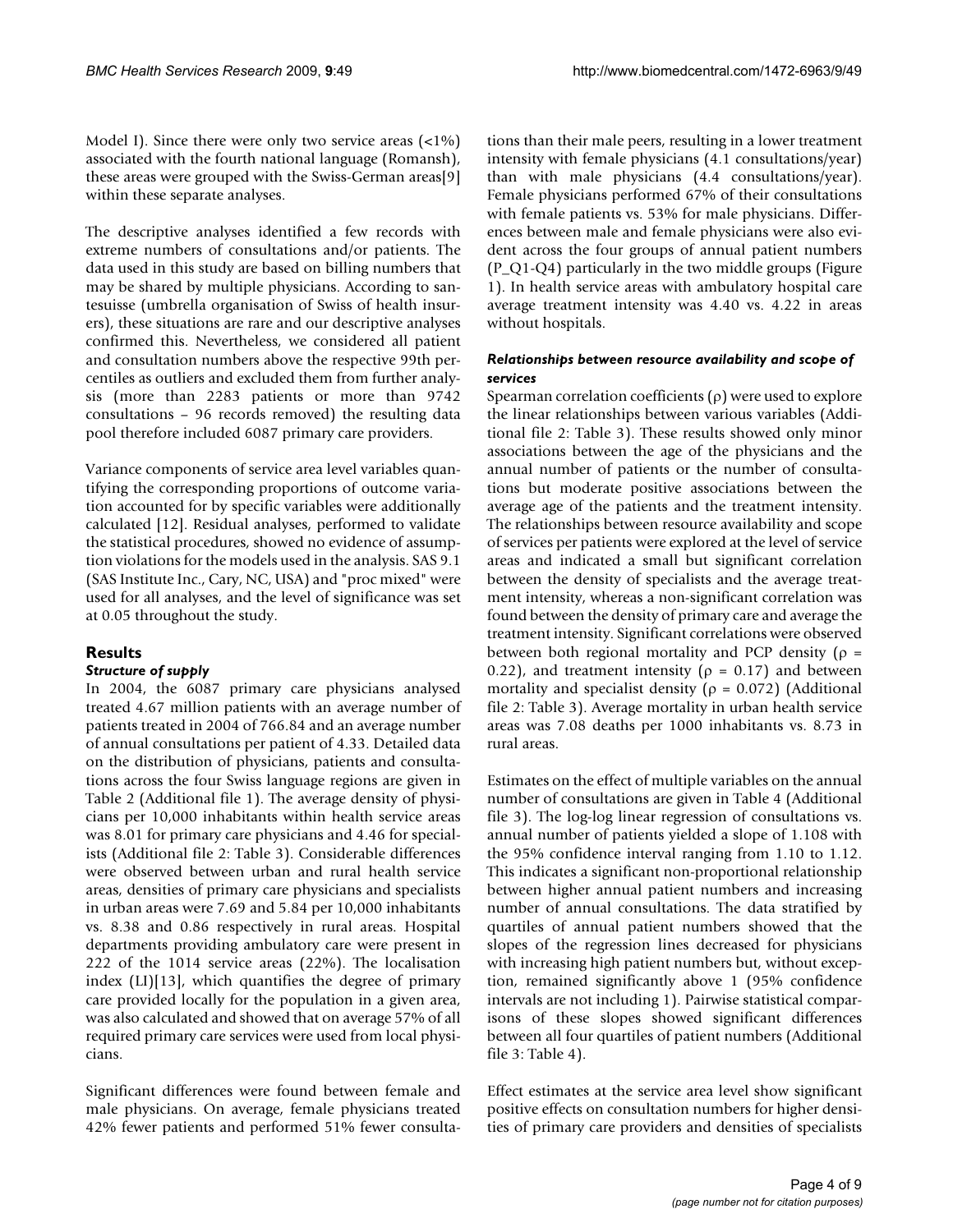<span id="page-4-0"></span>

Figure 1 **Graph displaying treatment intensity against number of patients**.

and regional mortality. Consultations numbers provided by PCP's located in areas with hospitals (Additional file [3:](#page-7-14) Table 4) were significantly higher. Significantly higher consultation numbers were associated with increasing physician age. General practitioners without specializations provided significantly higher numbers of consultations than physicians certified in family medicine or general internal medicine. No significant differences were observed between physicians with board certification in family medicine or general internal medicine. Increasing numbers of consultations were seen with higher average patient ages and significantly decreasing numbers of consultations were seen with higher proportions of female patient consultations.

Language-stratified data revealed only in Swiss German regions a significant effect of the density of primary care physicians, of specialist density and mortality on consultation numbers. The presence of hospitals providing ambulatory services showed a non-significant effect in all three lingual regions but the slope of the supply curve was significantly higher than 1 in all three regions (Additional file [4](#page-7-15): Table 5).

The overall model (model 1) explained 93.2% of the variation in annual consultation frequencies (pseudo-R<sup>2</sup> statistics[\[11](#page-7-9)]). The analysis of variance components showed that only a small portion of the total variance occurred between physicians within specific health service areas (intraclass correlation coefficient of 0.04). 64% of the explainable variation of the service area level consultation frequency was attributable to the density of PCP and regional mortality accounted for 2.8% of the explainable respective variation. At the physician's level, 93% of the explainable variation was accounted for by the number of patients treated in the same year.

### **Discussion**

The analyses were based on complete reimbursement data for consultations of the majority of primary care providers with a practice license in Switzerland and were controlled for factors related to professional qualification, physician experience and gender, and for demographic attributes of the patients. Furthermore, we used a spatial model that was directly derived from the demand patterns of the population, which minimized the effect of border crossing patients. The data are therefore representative for Switzerland and we consider the multilevel approach as a more appropriate spatial representation of utilization and the provision of ambulatory care resources than other Swiss analyses based on administrative or political boundaries [[14](#page-7-16)[-17](#page-8-0)].

The calculated annual number of Swiss residents per primary care physician in 2004 was 1250, whereas the respective annual number of patients per physician in our data set turned out to be only 767 and therefore only about 63% of residents are seeing a primary care doctor in a year, which seems low. It is therefore possible that residents have no contacts with a physician or, more likely, are directly consulting with a specialist. However, the true percentage seeing a primary care doctor may be somehow higher as our data lack consultations with overall annual costs below the threshold for reimbursement. These threshold are chosen by patients between the minimum of CHF 300 (≈200€) or up to CHF 1500 (≈1000€) for lower premiums and have to be paid out of pocket.

#### *Regional effects*

Significant correlations between density of PCP's and mortality indicate that areas with high mortality are also characterized by high density of PCP's and high treatment intensity whereas only a weak association was observed between regional mortality and specialist density which is related to the fact that specialist practices are more often located in urban areas characterized with lower mortality than rural areas. However, specialist density was positively associated with higher treatment intensity of PCP's. Mortality also yielded a positive and significant parameter estimate in the modelling procedures implying higher number of consultations in areas with higher mortality. These findings can have multiple interpretations: In high need areas there is high supply of primary care but low supply of specialists care and the results may additionally reflect effects of competition between PCP's and specialists. Yet, the associations between mortality and treatment frequencies of PCP's were not consistent across the three language regions and are also coherent with other observations made earlier in the same project showing that uti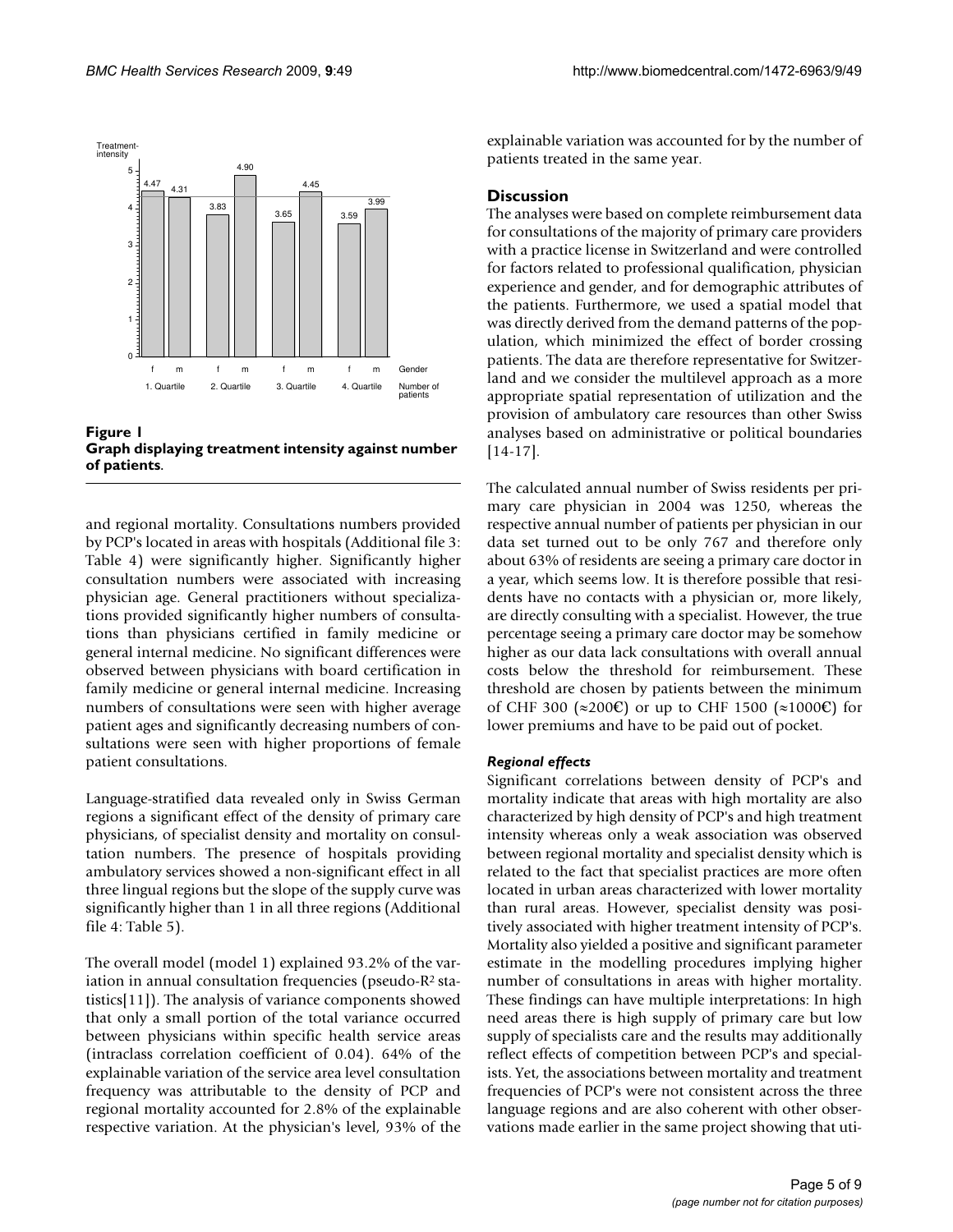lisation of primary care and care provided by specialists care also differs across language regions [\[9](#page-7-7)]. However, it remains debatable whether mortality rates can be used as a measure of effective medical needs in a health system that is characterized by comprehensive and high density of supply of care; and furthermore, it can also be criticized that a high physician's density is not necessarily related to better medical care at the regional level. Additional data defining regional health status and the respective medical needs are therefore required before such implications can be made.

#### *Structural attributes of physicians and practices*

The high density of supply and the related competition among care providers are factors that are known to induce physician's services[[6](#page-7-17),[7](#page-7-5)]. Cross sectional results for the impact of GP supply generally indicate that an increase in supply may be associated with an increase in the frequency of consultation[[18](#page-8-1)]. Our data confirm these findings and extend the concept by supplying evidence that higher densities of PCP's, specialists and the availability of out-patient hospital clinics in a given area are associated with higher treatment intensity of PCP's. Depending on the definition of SID[\[19](#page-8-2)], it remains debatable whether this observed inducement in competitive areas is related to the fact that PCP's aim to maintain or to increase their income or try to provide more effective and more appropriate care [\[20\]](#page-8-3), which would imply different levels of treatment quality in areas with different levels of competition. Hospital care may also directly induce services provided by PCP's before and after hospitalization. However, in addition to effect estimates, the statistical procedures also provided variance components which showed that the density of supply has a considerable impact on the regional variance of service volumes. Our data, irrespective of the conceptual problems in defining SID, are therefore consistent with the hypothesis that those nonmedical factors related to the competition between PCP's and specialists and between PCP's and out-patient care of hospitals, respectively, affect the quantity of supplied services in primary care.

The observed differences across language regions reflect the decentralized nature of Swiss health care system and are likely attributed to different availabilities of services, to cantonal schemes for reimbursement, and to traditionally anchored behavioural patterns of the respective populations[[1](#page-7-0),[16\]](#page-7-18).

#### *Characteristics of physicians and patients*

The physician level data indicate a disproportionate increase of supplied services irrespective of the size of the number of patients treated during the same time period whereby this disproportionate increase proves to be greater for physicians with smaller numbers of patients.

This implies that even in high volume practices no rationing but a paradoxical inducement of consultations occurred. It can thus be assumed that physicians with high annual patient numbers spend less time with their patients and consequently the quality of care may become questionable [\[21](#page-8-4)[-23](#page-8-5)]. However, it is also possible that physicians caring for more patients are better and more efficiently organized than their colleagues with fewer patients and that the quality of interactions between physicians and patients thus remains unaffected by high service volumes.

It is unlikely that patient health status in practices with large patient numbers differs substantially from practices with fewer patients, since patient age, one of the dominant factors in general health status, has been accounted for in our analyses. Hence we consider that cases where morbidity negatively influences patient numbers but increases consultation frequencies would not have biased our results.

Our analysis, stratified by quartiles of annual patient numbers, supports the hypothesis that physicians with few patients induce services to a higher degree than their peers with more patients. However, our data do not allow to make a distinct discrimination between the financial incentives to unnecessary induce services and the real need to induce services to meet more intense treatment modalities, as for example in complementary medicine[[24\]](#page-8-6), was not possible with our data.

The results of this study can be directly compared with results from Norwegian primary care providers where, in contrast to our findings, proportional relationships between patient numbers and annual consultation frequencies were observed[[4](#page-7-3)]. This discrepancy can likely be attributed to the fact that the majority of Norwegian PCP's are reimbursed on a scheme where capitation is a substantial component of their income[[4](#page-7-3),[25](#page-8-7)] whereas Swiss physicians (PCP's and specialists) mainly generate their income on a fee-for-service basis. It is therefore reasonable to assume that the disproportionate increase of consultations in the Swiss system is attributable to the scheme of reimbursement in Swiss out-patient care.

The significant effect that physician age had on treatment intensity is certainly related to the positive correlation between the ages of physicians and their patients, reflecting the higher morbidity of elderly patients. Differences in the age structure of female and male physicians and different levels of efficiency of young versus old practitioners may, however, also play a role in this context. Nevertheless, our data on patient characteristics confirmed that higher treatment intensities occur in practices caring for older patients as expected. However, variance component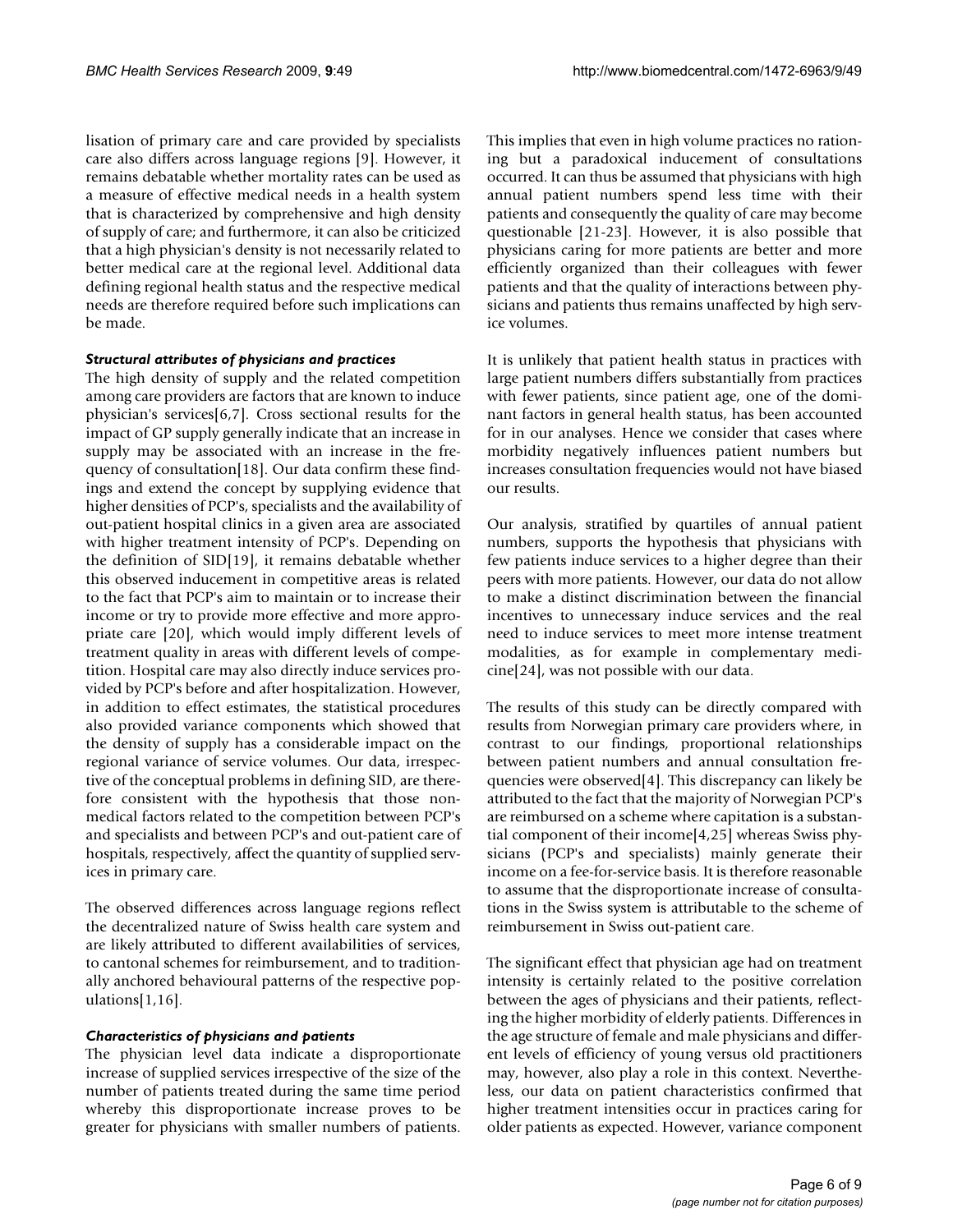analysis at the practice level indicated that high consultation volumes are mostly driven by high numbers of patients whereas factors related to demographics of patients and physicians accounted for only small fractions of the explainable variance.

The findings from our study demonstrate that competition alone among care providers will not lead to a functioning market. On the contrary, according to Domenighetti[\[26](#page-8-8)], SID can be considered a natural phenomenon in systems that guarantee, to a differing degree: a) freedom of prescription b) unrestrained exploitation of new technologies, c) unlimited access to medical training, d) fee-for-service payment for medical activity, and e) unlimited access for the population to medical services without major financial consequences to the individual patient. Yet, the hypothesis of SID in which physicians alter the patient's preferences in their own interest, threatens the economist's basic paradigm about market functioning and undermines the normative implications that underlie economic recommendations about market policy[\[3\]](#page-7-2). Many studies conclude that a clinical rather than an economic model of practitioner decision-making provides a more plausible interpretation of the inter-practitioner variation in rates of clinical activity in general practice[\[27\]](#page-8-9).

Corresponding inter-rater agreement of expert-panels for primary care routines proved at best fair and only 3% of services were judged to be inappropriate[[28\]](#page-8-10). This absence of an unambiguous definition of "appropriate care" makes the identification of SID further complicated.

Nevertheless, to allow a better cost-control, a new national reimbursement scheme based on consultation time and needed logistics was introduced in the year after the study. However, the treatment quality of physicians with high annual numbers of patients and high consultation volumes must remain under scrutiny as the new national 'Tarmed' billing system is still based on a fee-forservice system[\[29](#page-8-11)]. Our data may thus be useful as screening tools to highlight areas in which quality should be investigated in greater depth – despite further and future reforms.

## *Strength and Limitations*

The availability of data from a large majority of Swiss primary care providers who are still under mandatory contracts with health insurers was a strength of the study. The spatial model used in this study yielded service areas in which on average 57% of all primary care services were consumed locally. Therefore, we consider this approach as an appropriate representation of the utilization and provision of primary care within the legal and institutional framework of Swiss health care. Furthermore, the data used in this study cover the overall amount of services as paid for by the basic health insurance companies in Switzerland and hence reflect an accurate basis of the respective reimbursements.

The limitations of the study are mainly related to the fact that only data for physician consultations reimbursed by compulsory health insurance were available. As stated above the volume of consultations is likely to be higher since the first 300 CHF ( $\approx$ 200 €) or more of treatment cost within a year has to be paid out of pocket. Therefore, the patients face different net prices of health services depending on already accrued health expenditures within the current year. This restriction to treatment frequencies did not allow to study the monetary effects of reimbursements as it is done for instance in Delattre and Dormont [\[30](#page-8-12)]. Therefore no insight can be provided into the mechanisms that may affect patterns of utilization and provision of care as they are related to financial incentives for consumers and the care providers. Without data on treatment costs it remains difficult to accurately test the hypothesis that demand inducement is associated with the income of care providers. Furthermore, the use of administrative data remains problematic when assessing all aspects of appropriateness and quality of care[\[31](#page-8-13)]. The literature, however, provides no clear evidence that higher treatment intensity is necessarily associated with improvements in treatment quality[\[32\]](#page-8-14).

It may further be argued that spatial variance may be underestimated due to a false assumption of homogeneity in aggregate spatial data[[33](#page-8-15)] and it cannot be excluded that a spatial model based on e.g. administrative boundaries would yield different estimates of rates and variances. However, the closest available level of administrative data in Switzerland would be on the level of the 26 Swiss cantons and comparing 1014 utilisation based service areas with 26 cantons which range from 15'000 to 1 Mio inhabitants will certainly provide considerable differences of estimates. We assume that health service areas are more homogenous than cantons on factors that determine provision and utilisation of health related resources and therefore we consider the observed data and their variation as more relevant than the respective cantonal data.

The data available for the project did not provide estimates of effective medical needs of the population[[34\]](#page-8-16) and furthermore, the project cannot account for patientinduced demand, such as that based on a 'decision to consult model';. e.g. it is not possible to differentiate between first consultations initiated mostly by patients and followup consultations initiated by doctors as proposed by Day et al[\[35](#page-8-17)].

## **Conclusion**

This study documents high treatment volumes in Swiss primary care and confirms findings from other studies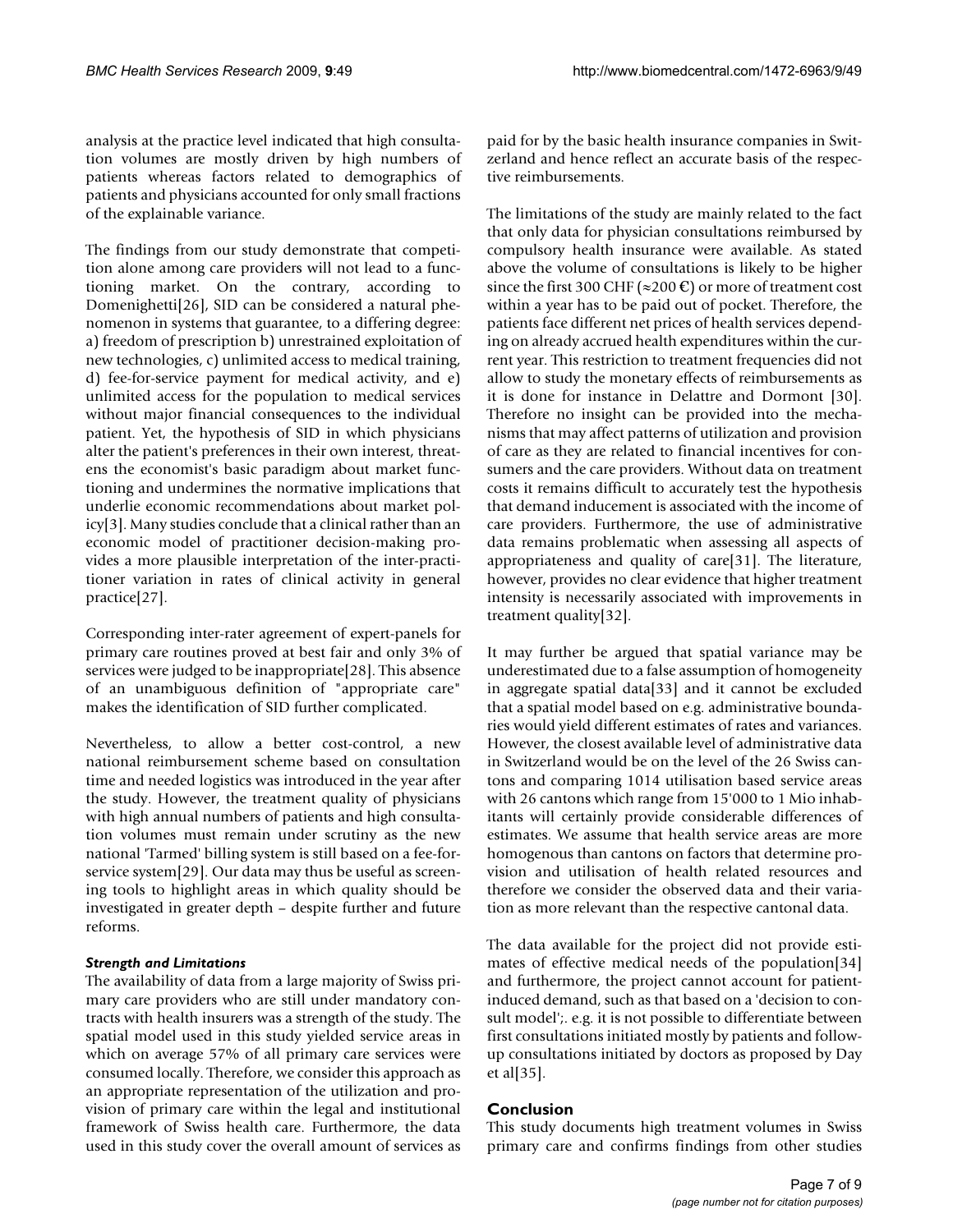within the same project that various factors affect the patterns of availability and utilization of medical resources. The relationship between density of supply and treatment-incidence[[8](#page-7-6)] and treatment intensity, respectively, and the association between annual number of patients and consultation frequencies provide considerable evidence that the volume of supply in Swiss primary care is not driven by medical needs alone. Therefore effects stimulating higher than necessary treatment volumes that are associated with the system of reimbursing services on a fee-for-service basis can not be excluded. Effects related to the competition for patients between primary care physicians, specialists and out-patient hospital clinics seems to be a further source of increasing treatment intensity in primary care. Additional information is needed to quantify the true medical needs of the population and to determine the quality of services and respective outcomes of provided care by primary care physicians in different practice settings. It thus remains difficult to discriminate between a positive inducement of services to provide primary care of high quality and an inappropriate inducement of services at the expense of treatment quality.

## **Competing interests**

The authors declare that they have no competing interests.

#### **Authors' contributions**

AB obtained the mandate to perform the study, he performed all statistical analyses and wrote the first draft of the manuscript, PM reviewed and completed the manuscript with reference to economic analyses; BK reviewed and completed the manuscript with reference to all aspects of primary care. All authors read and approved the final manuscript.

## **Additional material**

#### <span id="page-7-11"></span>**Additional file 1**

*Table 2. Distribution of physicians, number of patients and consultation across language regions in Switzerland.* Click here for file [\[http://www.biomedcentral.com/content/supplementary/1472-](http://www.biomedcentral.com/content/supplementary/1472-6963-9-49-S1.doc) 6963-9-49-S1.doc]

## <span id="page-7-12"></span>**Additional file 2**

*Table 3. Spearman correlation coefficients among health service area and physicians data.* Click here for file [\[http://www.biomedcentral.com/content/supplementary/1472-](http://www.biomedcentral.com/content/supplementary/1472-6963-9-49-S2.doc) 6963-9-49-S2.doc]

## <span id="page-7-14"></span>**Additional file 3**

*Table 4. Effect estimates for annual number of consultations.* Click here for file [\[http://www.biomedcentral.com/content/supplementary/1472-](http://www.biomedcentral.com/content/supplementary/1472-6963-9-49-S3.doc) 6963-9-49-S3.doc]

### <span id="page-7-15"></span>**Additional file 4**

*Table 5. Effect estimates stratified by language region for annual number of consultations (language stratified Model I).* Click here for file [\[http://www.biomedcentral.com/content/supplementary/1472-](http://www.biomedcentral.com/content/supplementary/1472-6963-9-49-S4.doc) 6963-9-49-S4.doc]

### **Acknowledgements**

The study was funded by the Swiss Health Observatory within the project "Démo Médicale" and, by contractual agreement; the funding organization had no involvement in the preparation of the present manuscript.

We acknowledge the work of Dr. H. Jaccard and M. Roth of the Swiss Health Observatory and M. Bertschi of santesuisse for their help and support in the project, and we thank Paul Thistlethwaite for his help preparing the manuscript.

#### **References**

- <span id="page-7-0"></span>1. OECD/WHO: **OECD and WHO survey of Switzerland's health system.** 2006 [[http://www.olis.oecd.org/olis/2006doc.nsf/](http://www.olis.oecd.org/olis/2006doc.nsf/ENGREFCORPLOOK/NT00003FF6/$FILE/JT03216237.PDF) [ENGREFCORPLOOK/NT00003FF6/\\$FILE/JT03216237.PDF\]](http://www.olis.oecd.org/olis/2006doc.nsf/ENGREFCORPLOOK/NT00003FF6/$FILE/JT03216237.PDF). Paris, France: Organisation for Economic Co-operation and Development
- <span id="page-7-1"></span>2. Herzlinger RE, Parsa-Parsi R: **[Consumer-driven health care: les](http://www.ncbi.nlm.nih.gov/entrez/query.fcgi?cmd=Retrieve&db=PubMed&dopt=Abstract&list_uids=15353534)[sons from Switzerland.](http://www.ncbi.nlm.nih.gov/entrez/query.fcgi?cmd=Retrieve&db=PubMed&dopt=Abstract&list_uids=15353534)** *Jama* 2004, **292(10):**1213-1220.
- <span id="page-7-2"></span>3. McGuire T: *Handbook of Health Economics Physcian Agency Volume 1*. Issue Chapt 9 Elsevier Science B.V.; Elsevier Science; 2000:461-536.
- <span id="page-7-3"></span>4. Grytten J, Sorensen R: **[Primary physician services-List size and](http://www.ncbi.nlm.nih.gov/entrez/query.fcgi?cmd=Retrieve&db=PubMed&dopt=Abstract&list_uids=17289186) [primary physicians' service production.](http://www.ncbi.nlm.nih.gov/entrez/query.fcgi?cmd=Retrieve&db=PubMed&dopt=Abstract&list_uids=17289186)** *J Health Econ* 2007, **26(4):**721-741.
- <span id="page-7-4"></span>5. Peacock SJ, Richardson JR: **[Supplier-induced demand: re-exam](http://www.ncbi.nlm.nih.gov/entrez/query.fcgi?cmd=Retrieve&db=PubMed&dopt=Abstract&list_uids=17401594)[ining identification and misspecification in cross-sectional](http://www.ncbi.nlm.nih.gov/entrez/query.fcgi?cmd=Retrieve&db=PubMed&dopt=Abstract&list_uids=17401594) [analysis.](http://www.ncbi.nlm.nih.gov/entrez/query.fcgi?cmd=Retrieve&db=PubMed&dopt=Abstract&list_uids=17401594)** *Eur J Health Econ* 2007, **8(3):**267-277.
- <span id="page-7-17"></span>6. Scott A, Shiell A: **[Analysing the effect of competition on gen](http://www.ncbi.nlm.nih.gov/entrez/query.fcgi?cmd=Retrieve&db=PubMed&dopt=Abstract&list_uids=9466140)[eral practitioners' behaviour using a multilevel modelling](http://www.ncbi.nlm.nih.gov/entrez/query.fcgi?cmd=Retrieve&db=PubMed&dopt=Abstract&list_uids=9466140) [framework.](http://www.ncbi.nlm.nih.gov/entrez/query.fcgi?cmd=Retrieve&db=PubMed&dopt=Abstract&list_uids=9466140)** *Health Econ* 1997, **6(6):**577-588.
- <span id="page-7-5"></span>7. Xirasagar S, Lin HC: **[Physician supply, supplier-induced demand](http://www.ncbi.nlm.nih.gov/entrez/query.fcgi?cmd=Retrieve&db=PubMed&dopt=Abstract&list_uids=16846104) [and competition: empirical evidence from a single-payer sys](http://www.ncbi.nlm.nih.gov/entrez/query.fcgi?cmd=Retrieve&db=PubMed&dopt=Abstract&list_uids=16846104)[tem.](http://www.ncbi.nlm.nih.gov/entrez/query.fcgi?cmd=Retrieve&db=PubMed&dopt=Abstract&list_uids=16846104)** *Int J Health Plann Manage* 2006, **21(2):**117-131.
- <span id="page-7-6"></span>8. Jaccard Ruedin H, Roth M, Bétrisey C, Marzo N, Busato A: **Offre et recours aux soins médicaux ambulatoires en Suisse.** *Volume Document de travail 22* 2007 [\[http://www.obsan.admin.ch/bfs/obsan/fr/](http://www.obsan.admin.ch/bfs/obsan/fr/index/05/publikationsdatenbank.Document.110590.pdf) [index/05/publikationsdatenbank.Document.110590.pdf\]](http://www.obsan.admin.ch/bfs/obsan/fr/index/05/publikationsdatenbank.Document.110590.pdf). Switzerland: Schweizerisches Gesundheitsobservatorium
- <span id="page-7-7"></span>9. Busato A, Kuenzi B: **[Primary care physician supply and other](http://www.ncbi.nlm.nih.gov/entrez/query.fcgi?cmd=Retrieve&db=PubMed&dopt=Abstract&list_uids=18190705) [key determinants of health care utilisation: The case of Swit](http://www.ncbi.nlm.nih.gov/entrez/query.fcgi?cmd=Retrieve&db=PubMed&dopt=Abstract&list_uids=18190705)[zerland.](http://www.ncbi.nlm.nih.gov/entrez/query.fcgi?cmd=Retrieve&db=PubMed&dopt=Abstract&list_uids=18190705)** *BMC Health Serv Res* 2008, **8(1):**8.
- <span id="page-7-8"></span>10. Goodman DC, Mick SS, Bott D, Stukel T, Chang CH, Marth N, Poage J, Carretta HJ: **[Primary care service areas: a new tool for the](http://www.ncbi.nlm.nih.gov/entrez/query.fcgi?cmd=Retrieve&db=PubMed&dopt=Abstract&list_uids=12650392) [evaluation of primary care services.](http://www.ncbi.nlm.nih.gov/entrez/query.fcgi?cmd=Retrieve&db=PubMed&dopt=Abstract&list_uids=12650392)** *Health Serv Res* 2003, **38(1 Pt 1):**287-309.
- <span id="page-7-9"></span>11. Singer J, Willett JB: *Applied longitudinal analysis* New York: Oxford University Press; 2003.
- <span id="page-7-10"></span>12. Singer J: **Using SAS PROC MIXED to fit multilevel models, hierarchical models, and individual growth models.** *Journal of Educational and Behavioral Statistics* 1998, **24(4):**323-355.
- <span id="page-7-13"></span>13. Klauss G, Staub L, Widmer M, Busato A: **[Hospital service areas –](http://www.ncbi.nlm.nih.gov/entrez/query.fcgi?cmd=Retrieve&db=PubMed&dopt=Abstract&list_uids=15882463) [a new tool for health care planning in Switzerland.](http://www.ncbi.nlm.nih.gov/entrez/query.fcgi?cmd=Retrieve&db=PubMed&dopt=Abstract&list_uids=15882463)** *BMC Health Serv Res* 2005, **5(1):**33.
- <span id="page-7-16"></span>14. Bisig B, Gutzwiler F: *Gesundheitswesen Schweiz: Gibt es Unter- oder Überversorgung? Band 2: Detailresultate Volume 2*. Verlag Ruegger Zürich/Chur; 2004.
- 15. Bisig B, Gutzwiler F: *Gesundheitswesen Schweiz: Gibt es Unter- oder Überversorgung? Band 1: Gesamtübersicht Volume 2*. Verlag Ruegger Zürich/Chur; 2004.
- <span id="page-7-18"></span>16. Crivelli L, Filippini M, Mosca I: **[Federalism and regional health](http://www.ncbi.nlm.nih.gov/entrez/query.fcgi?cmd=Retrieve&db=PubMed&dopt=Abstract&list_uids=16389663) [care expenditures: an empirical analysis for the Swiss can](http://www.ncbi.nlm.nih.gov/entrez/query.fcgi?cmd=Retrieve&db=PubMed&dopt=Abstract&list_uids=16389663)[tons.](http://www.ncbi.nlm.nih.gov/entrez/query.fcgi?cmd=Retrieve&db=PubMed&dopt=Abstract&list_uids=16389663)** *Health Econ* 2006, **15(5):**535-541.